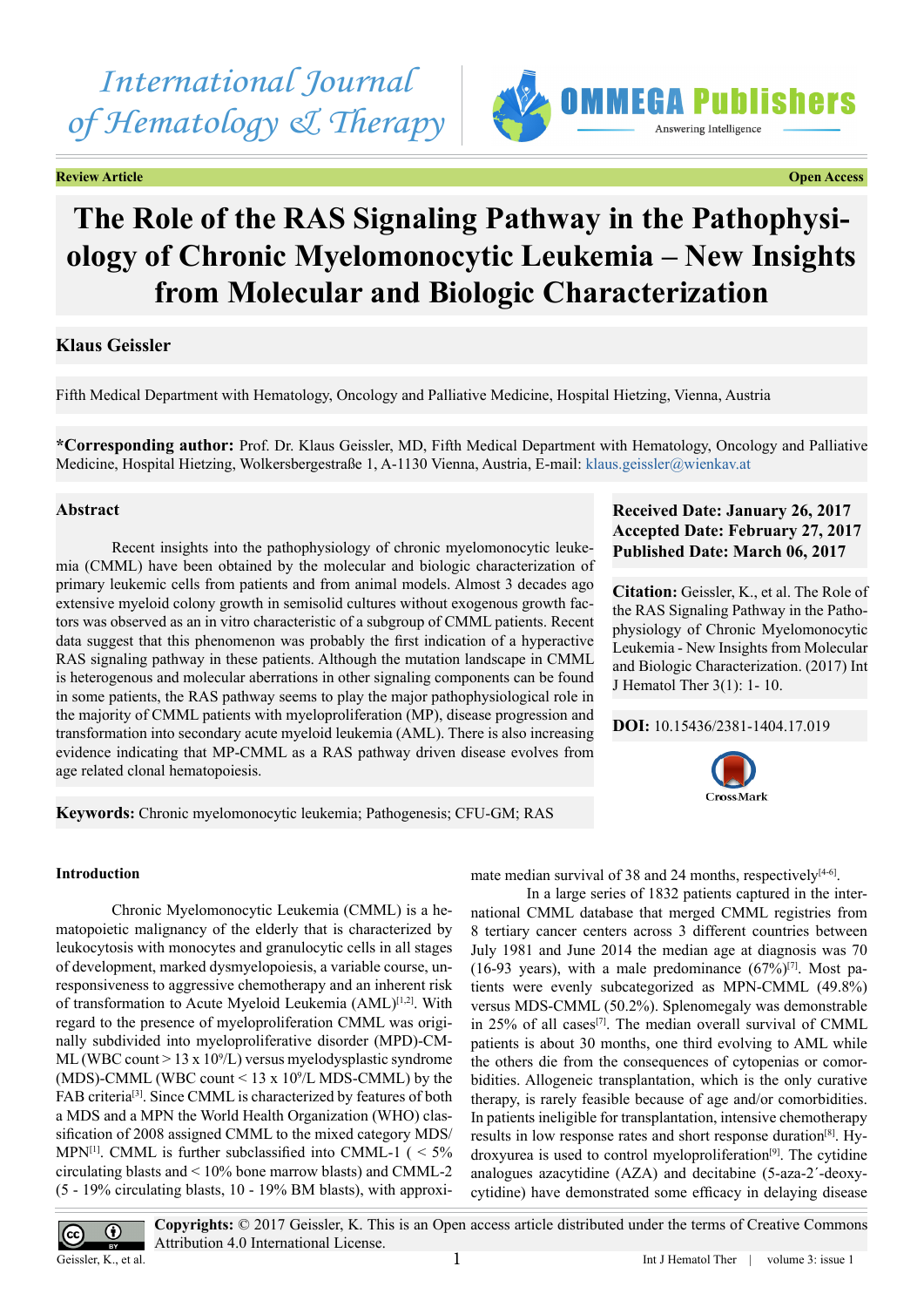course in advanced CMML and were approved for the treatment of CMM[L\[10-14\].](#page-6-6)

### **High spontaneous formation of myeloid colonies without exogenous growth factors is an** *in vitro* **characteristic of a subgroup of patients with CMML**

We have originally shown that extensive formation of colony-forming units granulocyte/macrophage (CFU-GM) without the addition of exogenous growth factors is an *in vitro* characteristic of a subgroup of patients with CMML (Table 1)<sup>[\[15\]](#page-6-7)</sup>. This observation has been reproduced by others $[16,17]$  and seems to be an *in vitro* phenomenon which is typical for CMML since it can be regularly demonstrated in CMML but is not a common finding in other MPNs including CML. Moreover we have shown that spontaneous colony growth from CMML cells can be markedly reduced by addition of antigranulocyte/macrophage colony-stimulating factor (GM-CSF) antibodies, but not by addition of antibodies against G-CSF, IL-3, or IL-6 suggesting that GM-CSF signaling may play a major role in the pathophysiology of this disease (Figure 1)<sup>[\[18\]](#page-7-1)</sup>. High spontaneous CFU-GM growth  $($  > 100/10<sup>5</sup> MNC) could be found in 40% of CMML patients in a small retrospective study<sup>[19]</sup>. Moreover, CMML patients with high spontaneous CFU-GM growth  $($  > 100/10<sup>5</sup> MNC) have a much worse prognosis than patients with low colony growth in this study indicating a clinical significance of our observation  $(Figure 2)^{[19]}$ .

**Table 1.** *In vitro* cultures from patients with CMML using the CFU-C assay. Mononuclear cells from patients and normal individuals were cultivated in semisolid cultures with or without colony-stimulating activity (CSA). Data show in both CMML patients massively increased myeloid colony (CFU-C) growth as compared to controls and also the formation of CFU-C without the addition of exogenous CSA (adapted from Geissler, K., *et al*, Leuk Res 198[8\[15\]](#page-6-7)).

|             | Source                  | CFU-C/2.5 x $104$ MNC |  |
|-------------|-------------------------|-----------------------|--|
| With CSA    | P <sub>1</sub> 1 BM MNC | 910                   |  |
|             | 6 Controls BM MNC       | $19.8 + 8.5$          |  |
|             | Pt 2 PB MNC             | 23.0                  |  |
|             | 6 Controls              | $0.36 + 0.15$         |  |
| Without CSA | P <sub>1</sub> 1 BM MNC | 815                   |  |
|             | 6 Controls BM MNC       | $0.0 + 0.0$           |  |
|             | Pt 2 PB MNC             | 27.0                  |  |
|             | 6 Controls              | $0.0 + 0.0$           |  |

CMML, chronic myelomonocytic leukemia; CSA, colony stimulating activity; BM, bone marrow; PB, peripheral blood; MNC mononuclear cells

### **CMML in preclinical models**

The "RASopathies" are a group of genetic syndromes caused by germline mutations in genes that encode components of the RAS signaling pathway including *NRAS, KRAS, NF-1, CBL*, and *PTPN11*[\[20-25\]](#page-7-3). Besides their developmental defects they share a predisposition to juvenile myelomonocytic leukemia, a hematologic malignancy of early childhood. In the preclinical mouse model myelomonocytic leukemias can be recapitulated by transplantation of mouse BM cells harboring an oncogenic mutation in the *Nras* locus<sup>[\[26\]](#page-7-4)</sup>. Interestingly, alterations of the other RASopathy genes may also lead to a similar phenotype in preclinical mouse models[\[27-31\]](#page-7-5). Mice develop a myeloproliferative disorder with clonal expansion of the granulomonopoiesis *in vivo* and show spontaneous *in vitro* myeloid colony formation without exogenous growth factors due to aberrant GM-CSF signaling.

**FRA Puhlie** 



**Figure 1.** Effect of anticytokine antibodies on spontaneous growth of CMML cells in 3 patients. PB MNC were cultured with medium alone or with antibodies against GM-CSF, G-CSF, IL-3, or IL-6, respectively. Data show a marked inhibition of spontaneous CFU-GM growth in the presence of anti-GM-CSF antibodies in all 3 patients indicating that autonomous colony formation is a GM-CSF dependent *in vitro* phenomenon (adapted from Geissler, K., et al, J Exp Med 1996<sup>[18]</sup>).



**Figure 2.** Kaplan-Meier estimates of survival for CMML patients with autonomous colony growth above ( $n = 12$ ) and below ( $n = 18$ ) 100 per 10<sup>5</sup> PBMNC. CMML patients with high CFU-GM growth had a significantly shorter survival than patients with low CFU-GM growth at presentation (median 6.5 *vs.* 44.5 months;  $p < 0.00002$  by the log-rank test; adapted from Sagaster, V., *et al*, Ann Hematol 2004[\[19\]](#page-7-2))

In an animal model conditional complete Tet2 loss leads to a progressive enlargement of the hematopoietic stem cell compartment and eventual myeloproliferation *in vivo*, including splenomegaly, monocytosis, and extramedullary hema-topoiesis<sup>[\[32\]](#page-7-6)</sup>. In addition, Tet  $(+/-)$  mice also displayed increased stem cell self-renewal and extramedullary hematopoiesis, suggesting that Tet2 haploinsufficiency contributes to hematopoietic transformation *in vivo*. Interestingly, another group could demonstrate that approximately 1/3 of Tet2(-/-) and 8% of Tet( $+/-$ ) mice died within 1 year of age because of the development of myeloid malignancies resembling characteristics of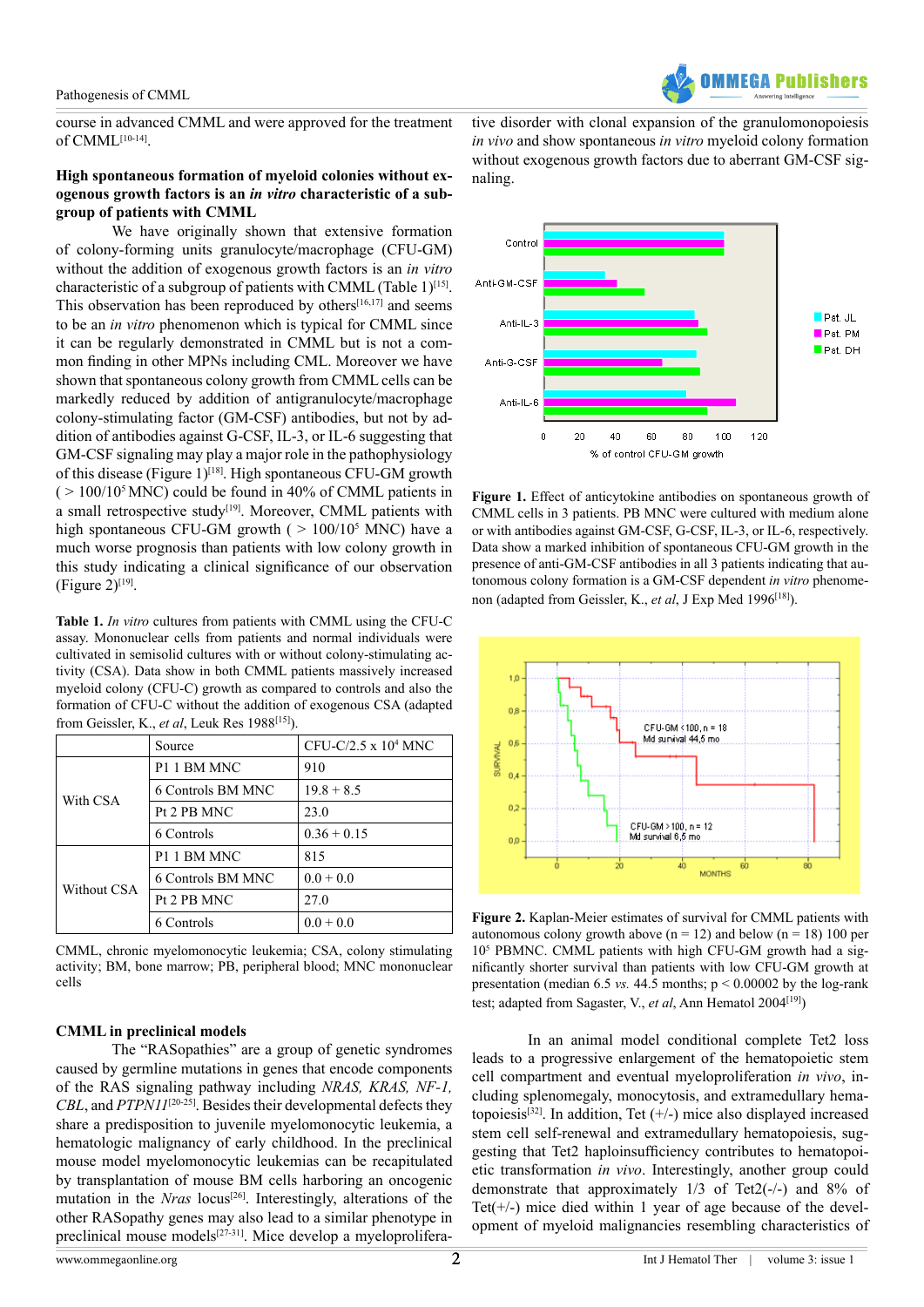CMML suggesting that Tet2 loss may represent a predisposition for the development of this malignancy<sup>[33]</sup>. Furthermore it was shown by this authors that transplantation of Tet2(-/-), but not wild type or Tet $2(+/-)$  BM cells, led to increased WBC counts, monocytosis and splenomegaly in wild type recipient mice<sup>[34]</sup>.

### **Heterogenous mutational landscape in CMML**

Thirty percent of CMML patients display an abnormal karyotype, with common abnormalities being  $+8$  (23%), -Y (20%),  $-7/7q - (14\%)$ , 20q-  $(8\%)$ ,  $+21$   $(8\%)$  and der(3q)  $(8\%)$ [\[34\]](#page-7-8). Molecular abnormalities are seen in  $> 90\%$  of patients with CMML[\[35\]](#page-7-9) with a marked genetic heterogeneity among CMML patients. Initial studies that characterized the mutational landscape in CMML focused on genes with a known myeloid leukemia or MDS association. Thus, a large number of gene mutations in genes encoding epigenetic regulators (*TET2, ASXL1, EZH2, UTX, IDH1, IDH2, DNMT3A*)<sup>[\[36-47\]](#page-7-10)</sup>, splicing factors (*SF3B1, SRSF2, ZRSR2, U2AF1*)<sup>[\[48-51\]](#page-8-0)</sup>, and signaling molecules (*NRAS, KRAS, CBL, JAK2, FLT3*) [\[52-58\]](#page-8-1) have been found. Mutations in the transcription regulators *RUNX1*[\[58,59\]](#page-8-2), *NPM1*[\[60\]](#page-8-3), and *TP53*[\[61\]](#page-8-4) have also been reported in CMML. Of all these mutations *TET2* (~60%), *SRSF2* (~50%), *ASXL1* (~40%) and RAS pathway  $(\sim 30\%)$  are most common but no molecular aberration is specific of this entity, as they can be encountered with different frequencies in other myeloid neoplasms (Table  $2$ )<sup>[\[62\]](#page-8-5)</sup>.

**Table 2.** Frequencies of recurrent genetic mutations in MDS/MPNs. Data show that of all mutations *TET2*, *ZRSR2, ASXL1* and RAS pathway are most common in CMML but no molecular aberration is specific of this entity, as they can be encountered with different frequencies in other myeloid neoplasms (adapted from Padron, E., Hematology Am Soc Hematol Educ Program 2015<sup>[\[62\]](#page-8-5)</sup>).

|                   | <b>CMML</b>    | <b>JMML</b>  | aCML                     | <b>MDS/</b><br><b>MPN-U</b> | <b>RARS-T</b>            |
|-------------------|----------------|--------------|--------------------------|-----------------------------|--------------------------|
| <b>ASXL1</b>      | 40             | $\theta$     | 69                       | $\gamma$                    | 15                       |
| <b>CALR</b>       | $\mathbf{0}$   | $\theta$     | $\theta$                 | $\mathbf{0}$                | < 0                      |
| <b>CBL</b>        | 10             | 15           | $\mathbf{0}$             | $\overline{?}$              | $\overline{4}$           |
| <b>CSF3R</b>      | $\mathbf{0}$   | $\mathbf{0}$ | Variable                 | $\boldsymbol{0}$            | $\mathbf{0}$             |
| DNMT3A            | $\overline{2}$ | $\theta$     | $\overline{\mathcal{L}}$ | $\gamma$                    | 15                       |
| ETV <sub>6</sub>  | < 1            | $\theta$     | $\gamma$                 | $\gamma$                    | 3                        |
| EZH <sub>2</sub>  | 5              | $\mathbf{0}$ | $\overline{\mathcal{L}}$ | 10                          | $\overline{?}$           |
| IDH1/2            | 6              | $\mathbf{0}$ | $\overline{\mathcal{L}}$ | $\gamma$                    | $\overline{\mathcal{L}}$ |
| JAK2              | 8              | $\mathbf{0}$ | $\overline{7}$           | 19                          | 57                       |
| JAK3              | NA             | 12           | $\gamma$                 | $\gamma$                    | $\overline{\mathcal{C}}$ |
| <b>K/N RAS</b>    | 19             | 39           | 35                       | 14                          | $\overline{?}$           |
| NF1               | $\leq 1$       | 13           | $\overline{?}$           | $\gamma$                    | $\overline{?}$           |
| PTPN11            | $\leq 1$       | 44           | $\overline{?}$           | $\overline{?}$              | $\overline{?}$           |
| <b>RUNX1</b>      | 15             | $\theta$     | $\overline{?}$           | 14                          | $\overline{?}$           |
| <b>SETBP1</b>     | 9              | 8            | 48                       | 10                          | $\mathbf{1}$             |
| <b>SF3B1</b>      | 6              | $\mathbf{0}$ | $\overline{\mathcal{L}}$ | $\gamma$                    | 98                       |
| SRSF <sub>2</sub> | 46             | $\mathbf{0}$ | $\overline{?}$           | $\overline{\mathcal{L}}$    | $\overline{7}$           |
| TET <sub>2</sub>  | 58             | $\theta$     | $\overline{\mathcal{L}}$ | $\overline{?}$              | 25                       |
| <b>TP53</b>       | $\leq 1$       | $\theta$     | $\gamma$                 | $\overline{?}$              | $\overline{?}$           |
| <b>U2AF1</b>      | 5              | $\theta$     | $\overline{?}$           | $\overline{\mathcal{L}}$    | 5                        |
| ZRSR <sub>2</sub> | 8              | $\mathbf{0}$ | $\overline{?}$           | $\gamma$                    | $\mathfrak{Z}$           |

### **Age related mutations in CMML**

Recent genetic analyses of large populations have revealed that somatic mutations in hematopoietic cells leading to clonal expansion are commonly acquired during human aging<sup>[\[63\]](#page-8-6)</sup>. Clonally restricted hematopiesis is associated with an increased risk of subsequent diagnosis of myeloid neoplasia. As some of the genes commonly mutated in age-related clonal hematopoesis such as *TET2* and *ASXL1* are also frequently mutated in CMML and aged hematopoiesis is characterized by a myelomonocytic differentiation bias it was recently hypothesized that CMML and aged hematopoiesis may be closely related<sup>[\[64\]](#page-8-7)</sup>. By initially establishing the somatic mutation landscape of CMML by whole exome sequencing followed by gene-targeted validation it could be shown that most CMML patients  $(71\%)$  had mutations in > 2 ARCH (age-related clonal hematopoiesis) genes and 52% had > 7 mutations overall. Higher mutation burden was associated with shorter survival. Age-adjusted population incidence and ARCH mutation rates suggests that CMML represents the leukemic conversion of the myelomonocytic-lineage-biased aged hematopoietic system.

There are several lines of evidence now that mutations in *TET2* are in fact initial a clonal driver in CMML<sup>[\[65\]](#page-8-8)</sup>. These include the high frequency of these mutations which can be detected in up to 60% of CMML patient[s\[45,46,49\]](#page-7-11), the fact that *TET2* mutated clones can be detected in a small fraction of older sub-jects with clonal, but non-leukemic hematopoiesis<sup>[\[66-69\]](#page-8-9)</sup>, the competitive advantage of murine and human HSC invalidated for *TET2*[\[32,70,71\]](#page-7-6) and the results of single-cell clonal tracking experiments indicating that a *TET2* mutation, when present, is often the earliest recurrent genetic event in CMML[\[75\]](#page-8-10).

### **High spontaneous myeloid colony growth in CMML reflects RAS pathway hyperactivation in patients with CMML**

Molecular alterations of RASopathy genes in murine hematopoietic cells cannot only lead to a CMML-like disease *in vivo* but interestingly can also induce spontaneous myeloid colony formation *in vitro* due to hypersensitivity of granulomonocytic precursors against GM-CSF. Moreover, in JMML, in which molecular aberrations are mainly restricted to the RASopathy genes including *NRAS, KRAS, NF1, CBL* and *PTPN11*[\[73,74\]](#page-8-11) the spontaneous formation of CFU-GM due to GM-CSF-specific hypersensitivity is a hallmark feature of disease<sup>[\[75\]](#page-8-12)</sup>, which has been included in the diagnostic criteria.

In a small preliminary study we recently observed a high prevalence of RAS pathway mutations in CMML patients with high colony growth (Figure  $3$ )<sup>[\[76\]](#page-9-0)</sup>. We therefore speculated that spontaneous myeloid colony formation might be a surrogate parameter of RAS pathway hyperactivation in CMML. To test this hypothesis we performed next-generation sequencing from stored peripheral blood mononuclear cells (PB MNC) obtained from 100 CMML patients, in whom *in vitro* cultures have been performed during the last years. *In vitro* culture data were then correlated with molecular aberrations of RAS pathway components[\[77\]](#page-9-1). In 40 CMML patients mutations in at least one of the RASopathy genes were detected, in 60 patients no mutations in RAS pathway components or such mutations with allele frequencies < 20% were found. In the 40 patients with RAS pathway mutations we found molecular aberrations of the *NRAS* gene in 19, *KRAS* in 6, *NF1* in 3, *CBL* in 10 and *PTPN11* in 2 patients, respectively. Mutations of RAS pathway components were mutually exclusive, only low levels of more than one RAS opathy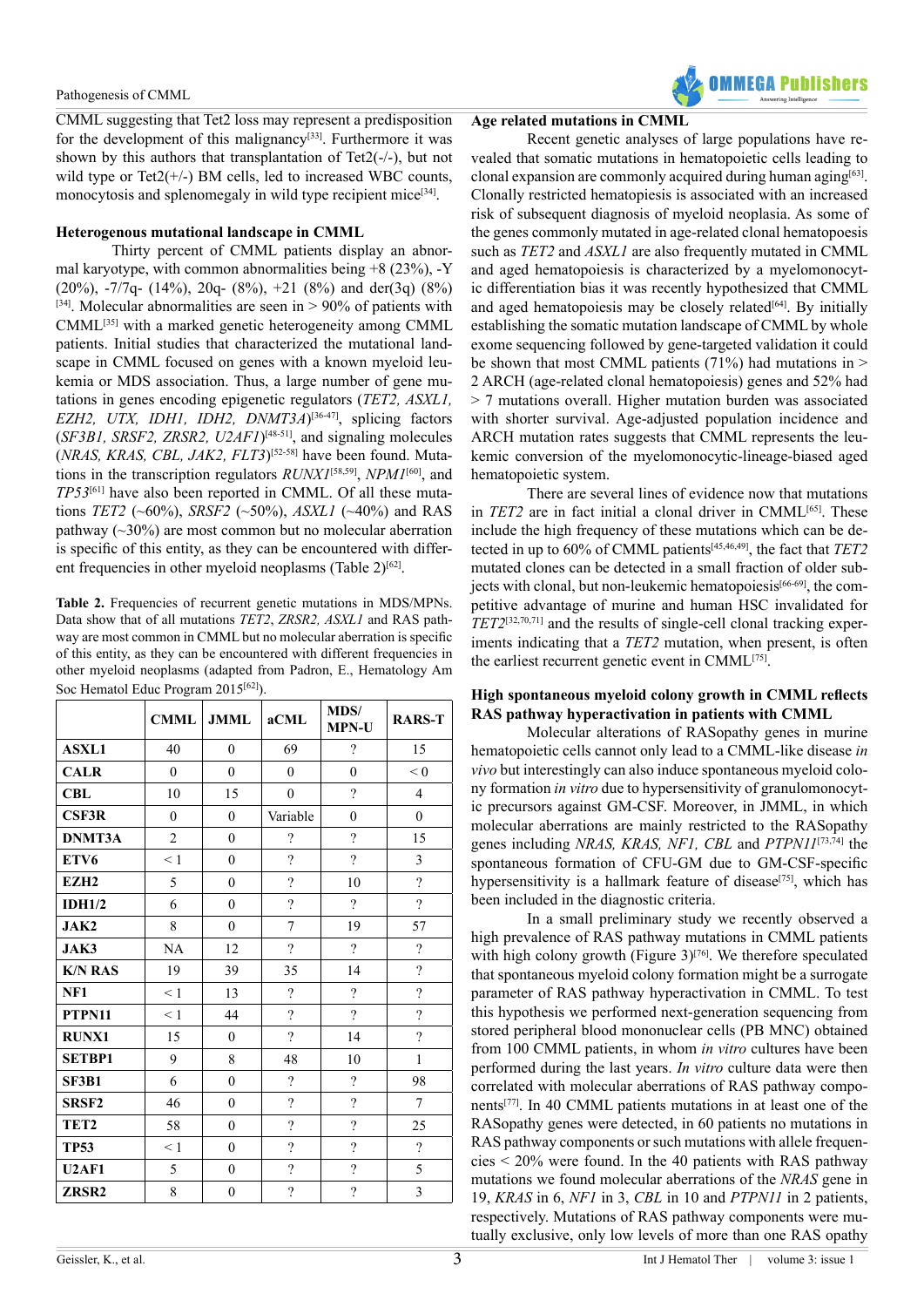mutation were found in some patients. In all patients with RAS pathway mutations additional mutations were observed in other genes, particularly in components of DNA methylation and/or the spliceosome as previously reported by others[\[36-51\]](#page-7-10). Results of semisolid cultures show that CMML patients in whom molecular aberration in RAS pathway components could be detected had a much higher spontaneous myeloid colony formation than CMML patients without RAS pathway mutations (Figure 4). The median number of spontaneously formed CFU-GM per 10<sup>5</sup> MNC was 147.5 (range 0 - 1009) in RAS positive patients as compared with 2 (0 - 812) in RAS negative patients ( $p < 0.00001$ ) by the Wilcoxon's rank-sum test). Unstimulated myeloid colony formation in RAS positive CMML patients was also much higher than the spontaneous formation of CFU-GM in normal individuals (median 4.8/105 PBMNC, range 3.5 - 8.5) which has been reported by us previously<sup>[\[78\]](#page-9-2)</sup>. On the other hand the incidence of RAS pathway mutations was 72% (21/29) in CMML patients with high colony growth (>100/10<sup>5</sup> PBMNC) and 27% (19/71) in patients with low spontaneous CFU-GM formation  $(p < 0.0001$  by the chi square test). In 8 patients high CFU-GM growth was observed without evidence of genetic aberrations in RAS signaling. This may indicate that additional molecular aberrations of the RAS pathway, that are not covered by our targeted NGS panel, may cause spontaneous cell proliferation, or alternatively, that other signaling pathways may also play a certain role in this *in vitro* phenomenon. There was no significant difference regarding autonomous CFU-GM growth in CMML patients with molecular aberrations in genes of epigenetic regulation and RNA-splicing, respectively. High spontaneous CFU-GM was never observed in CMML patients with the *JAK2* V617F mutation as the only molecular aberration in signaling pathways (0/8 patients). Furthermore the *in vitro* conversion from a growth factor dependent to a growth factor independent phenotype by RAS but not by JAK2 could be demonstrated in BaF3 cells. Our findings suggest that high spontaneous myeloid colony growth in CMML is significantly associated with molecular aberrations of genes involved in RAS signaling and thus seems to reflect RAS pathway hyperactivation in patients with CMML.



**Figure 3**. Mutation profiles in CMML according to spontaneous CFU-GM growth. Each row corresponds to one patient. The first column indicates the patient number, the second the number of CFU-GM per 10<sup>5</sup> Peripheral Blood Mononuclear Cells (PBMNC), the third the White Blood Cell (WBC) count and all other columns represent the status of the genes. Colored squares indicate mutated, white squares wild-type genes. The colors of mutant genes indicate the most affected functional categories. Red, green, and blue indicate RAS pathway, DNA methylation, and spliceosome, respectively. Mutations in the components of the RAS pathway were found in 12/15 (80%) CMML patients with high colony growth ( $> 100$  CFU-GM/105 PBMNC) and in 2/9 (22%) patients with low spontaneous colony formation ( < 100 CFU-GM/10<sup>5</sup> PBMNC) (adapted from Geissler, K., *et al*, EHA Annual Meeting Abstracts 2015 (abstr E1300[\)\[76\]](#page-9-0)).



**Figure 4**. Comparison of spontaneous *in vitro* CFU-GM growth from PBMNC in CMML patients with and without mutations in RASopathy genes including *NRAS, KRAS, NF1, CBL* and *PTPN11*. CFU-GM formation in the absence of exogenous cytokines was assessed using semisolid cultures. Colony numbers are shown as box plots with first and third quartiles and interquartile ranges. Data were analyzed using the Wilcoxon's rank-sum test. Spontaneous myeloid colony formation was significantly higher in CMML patients with mutations in RAS pathway components than in patients without such mutations ( $p \le 0.00001$ ). (adapted from Geissler, K., *et al*, Leukemia 2016, in press[\[77\]\)](#page-9-1)

### **Correlation between high CFU-GM growth and myeloproliferation**

In CMML some patients present with only modest leukocytosis while others have high WBC counts and organ involvement, eg splenomegaly, serous effusions, and lymph node or skin infiltration<sup>[4]</sup>. Accordingly, an arbitrarily chosen leukocyte count has been used to distinguish between a dysplastic type (MDS-CMML, WBC count  $\leq$  13 x 10<sup>9</sup>/L) and a proliferative type (MPD-CMML; WBC count  $>13 \times 10^9$ /L). One important issue, therefore, is the question if genetic and/or biologic characteristics of leukemic cells can shape the phenotype of disease. In a small retrospective study with 30 CMML patients we were able to show that CMML patients with high spontaneous CFU-GM formation ( $> 100/10<sup>5</sup>$  MNC) had higher WBC counts and a higher incidence of marked splenomegaly as compared with patients with low myeloid colony formation (Table  $3$ )<sup>[19]</sup>. In another small study  $(n = 40)$  MP-CMML patients showed a higher frequency of *RAS* mutations by sequencing compared to MD-CMML[\[79\]](#page-9-3).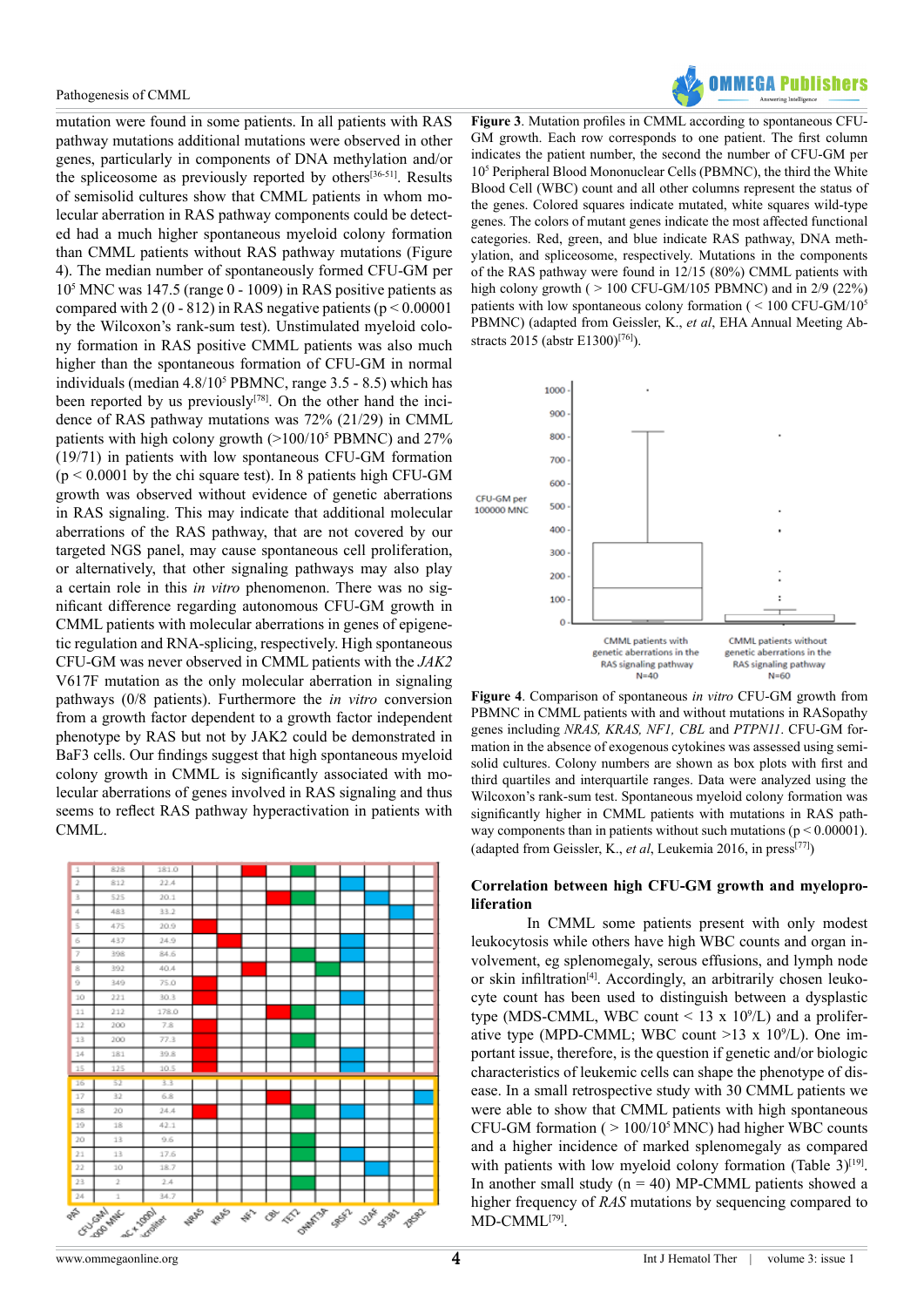

**Table 3.** Relation of autonomous colony growth to clinicobiological features. *In vitro* cultures containing more than 100 colonies per 105 PBMNC were considered as high colony growth, whereas colony numbers below this cut-off level were called low growth. Median numbers (ranges) are given (adapted from Sagaster, V., *et al*, Ann Hematol 2004[\[19\]\)](#page-7-2).

| Feature                                         | Low growth<br>$(n = 18)$    | High growth<br>$(n = 12)$  | P<br>value      |
|-------------------------------------------------|-----------------------------|----------------------------|-----------------|
| Age (years)                                     | $73.5(60 - 85)$             | $68.5(53 - 88)$            | $NS*$           |
| Sex (M/F)                                       | 14/9                        | 7/5                        | $NS^{\circ}$    |
| Splenomegaly<br>(> 5 cm below costal<br>margin) | 1/18(6%)                    | 7/12(58%)                  | $0.005^\circ$   |
| Hemoglobin $(g/dL)$                             | $10.7(7.8 - 13.6)$          | $10.2 (8.3 - 13.2)$        | $NS*$           |
| Platelets $(x 109/L)$                           | 136 (14 - 709)              | $82(13 - 262)$             | $0.042*$        |
| WBC $(x 109/L)$                                 | $16,200(3,220 -$<br>25,170) | 36,480 (7,820 -<br>93,860) | $0.016*$        |
| Monocytes $(\% )$                               | $23(5 - 57)$                | $22.5(10 - 74)$            | $NS^*$          |
| Blasts in PB $(\% )$                            | $0(0 - 2)$                  | $1.5(0-4)$                 | $0.002*$        |
| Serum LDH (U/L)                                 | 244 (129 - 970)             | 348 (120 - 738)            | $0.044*$        |
| Lysozyme $(\mu g/ml)$                           | $65(18 - 366)$              | $62(14 - 246)$             | $NS^*$          |
| <b>Excess of blasts in</b><br>$BM (> 5\%)$      | 1/18(6%)                    | $6/12(50\%)$               | $0.017^{\circ}$ |

NS not significant, WBC white blood cells, PB peripheral blood, BM bone marrow

\*P of  $\chi^2$  test

˚P of U- test (Mann- Whitney)

In the "Austrian Biodatabase for Chronic Myelomonocytic Leukemia" (ABCMML) we retrospectively and prospectively collect hematological, clinical, biologic and molecular information of patients with CMML from different centers in a real life setting. Using data from this database we were recently able to confirm our previous observations in a much larger patient cohort ( $n = 137$ ). The diagnosis of CMML was made according to diagnostic criteria of the WHO classification of 2008. In this study we compared the amount of leukocytosis and splenomegaly between CMML patients with high colony growth ( $> 100/10<sup>5</sup>$ ) MNC) as compared to patients with low CFU-GM formation<sup>[\[80\]](#page-9-4)</sup>. In agreement with our previous study high spontaneous myeloid colony formation was associated with increased WBC counts, increased blast cells, more pronounced splenomegaly and also inferior survival. Thus, these findings indicate that high spontaneous *in vitro* myeloid colony formation is not only associated with the presence of RAS pathway mutations<sup>[\[77\]](#page-9-1)</sup>, but also with leukocytosis, and splenomegaly. These results suggest that the myeloproliferative form of CMML with high spontaneous colony growth is a mainly RAS pathway driven malignancy.

### **Progression of CMML and transformation into AML**

Little is known about factors contributing to the transformation of CMML into secondary AML. There are some data on the role of *RAS* mutations in the progression of MDS to AML<sup>[\[81-83\]](#page-9-5)</sup> but the contribution of RAS pathway mutations in the transformation process in CMML is poorly investigated. In a study with 22 patients classified as MD-CMML and in 18 patients classified as MP-CMML it was shown that MP-CMML patients had a higher frequency of *RAS* mutations compared with MD-CMML. In two patients who progressed from MDS-CMML

to MP-CMML, allele specific PCR unveiled low levels of the *RAS* mutations predominating in the myeloproliferative phase at the time of myelodysplastic disease, documenting for the first time the expansion of a *RAS* mutated clone in concomitance with CMML evolutio[n\[79\].](#page-9-3)

We have previously reported in a small study that in patients with CMML spontaneous colony growth after transformation was significantly increased as compared to CFU-GM growth before transformation (Figure  $5$ )<sup>[\[19\]](#page-7-2)</sup>. Since we have shown that high spontaneous myeloid colony growth in CMML reflects RAS pathway hyperactivation in patients with CMML we hypothesized that molecular aberrations in the RASopathy genes may be responsible for transformation. Using data from the ABCMML we were recently able to address this question in a much larger number of patients by characterizing the clinical, molecular and biologic features of patients with CMML who developed AML[\[84\]](#page-9-6). Transformation into AML was defined as a blast cell percentage of at least 20% in the peripheral blood and/or bone marrow. Of the 355 CMML patients studied, we identified 47 who had already CMML derived AML at the time of inclusion (group A), 80 patients who later had documented transformation into AML (group B) and 228 patients, in whom no transformation was recorded (group C). CMML patients who developed AML (group A+B) had a significantly inferior survival, lower hemoglobin value, higher LDH, and higher spontaneous CFU-GM formation than patients who did not develop secondary AML. The incidence of RAS pathway mutations in group A+B was significantly higher than in group C (67% *vs.*  37%). The incidence of *TET2* mutations in group A+B was not significantly different from the incidence in group C. There was also no significant difference in the incidence of mutations with regard to other epigenetic modulators and to components of the spliceosome. Our data confirm that patients with CMML who transform into AML, not unexpectedly, have an unfavorable prognosis. In the majority of them the transformation process seems to be associated with hyperactivation of the RAS pathway.



**Figure 5**. Autonomous CFU-GM growth in CMML patients before (n  $= 30$ ) and after (n  $= 7$ ) transformation into RAEBT/AML. The median values, the  $25\% - 75\%$  percentiles, and the minimum and maximum values are given. Spontaneous colony growth after transformation into RAEBT/AML was significantly increased as compared to CFU-GM growth before transformation ( $p < 0.005$  by the U-test; adapted from Sagaster, V., et al, Ann Hematol 2004<sup>[19]</sup>)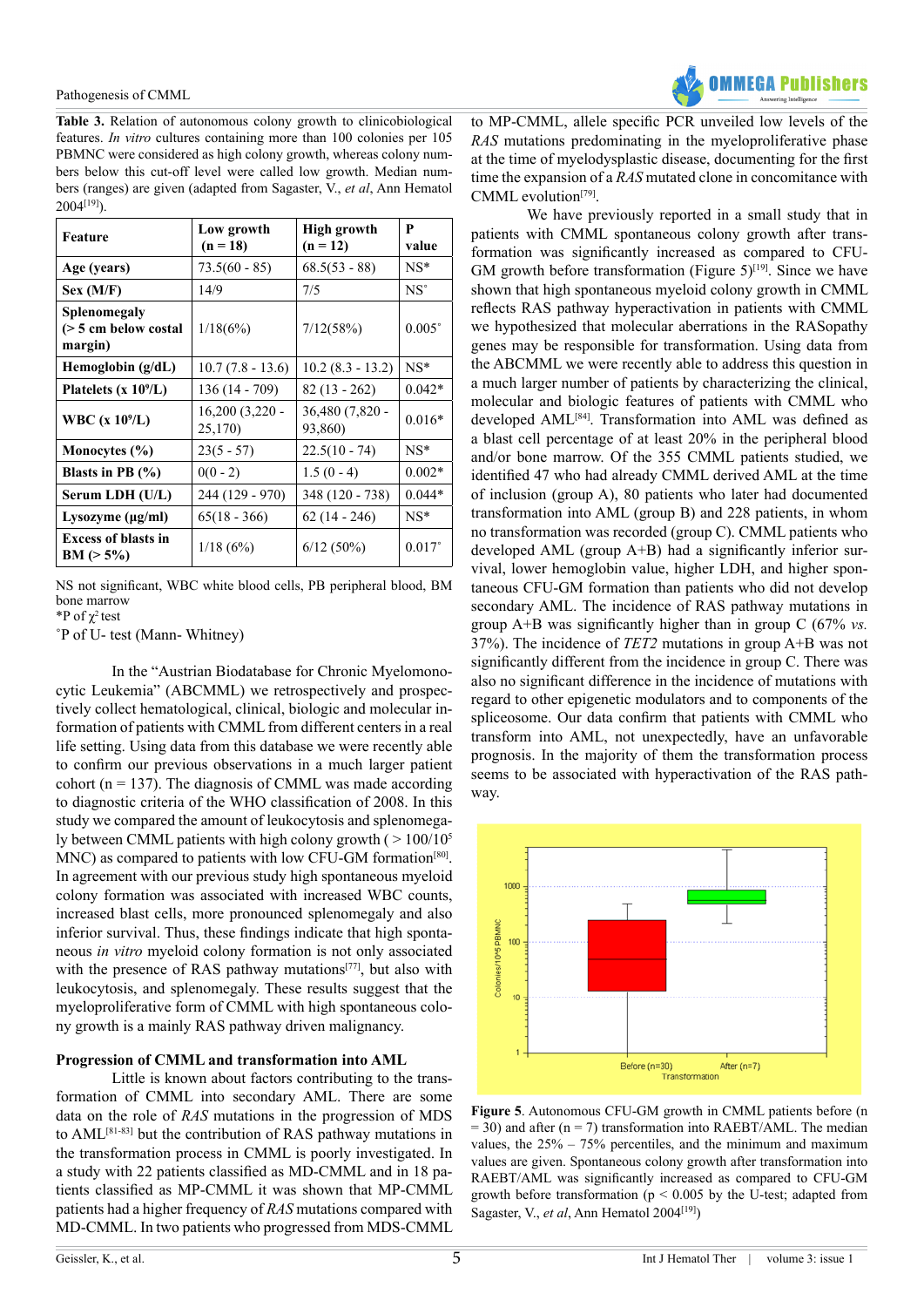### **RAS pathway mutations are uncommon in other myeloproliferative malignancies**

Although *RAS* mutations may be sometimes observed in the transformation process of other hematologic malignancies molecular aberrations of components of the RAS signaling pathway are by far most prominent in JMML as it is known for a long time and in CMML as it has been shown by several groups including ours[\[76,85\]](#page-9-0). In one study *NRAS* mutations were not found in any of the 86 CML patients in blast crisis. Only one patient, in whom the initial diagnosis of CML blast crisis had been revised to CMML, displayed an *NRAS* mutation within codon 13[\[86\]](#page-9-7). In another study in which targeted cancer exome sequencing was performed in BCR-ABL-negative MPNs *NRAS* mutations were found in only 4.7% of 168 patients with primary myelofibrosis (MF) and no patient with Polycythemia Vera (PV)[\[87\]](#page-9-8). The transformation process in BCR-ABL-negative MPN has been also investigated by other investigators. Using single-nucleotide polymorphism microarrays to identify chromosomal aberrations, changes of chromosomes 1q, 7q, 5q, 6p, 7p, 19q, 22q and 3q were positively associated with post-MPN AML including commonly affected genes such as *FOXP1, TET2, IKZF1, CUX1, ETV6* and *RUNX1*[\[88\]](#page-9-9). In another study somatic mutations with loss of heterozygosity in *TP53* were strongly associated with leukemic transformation[\[89\]](#page-9-10). Although evolution of subclones of RAS pathway could be found in some patients, other molecular aberrations were more prevalent and significant. Moreover *TET2* mutations seem to play an important role in the transformation process of BCR-ABL-negative MPN. Whereas data from us and others suggest that clonal disturbances of the epigenetic machinery usually precede the acquisition of RAS mutations and the emergence of a clone driven by hyperactivation of the *RAS* pathway in CMML, mutations in *TET2* are commonly acquired at the time of leukemic transformation in BCR-ABL-negative MPN including MF, PV and essential thrombocythemia  $(ET)^{[90]}$ .

### **CMML with the** *JAK2* **V617F mutation is a separate entity with hematological and biologic similarities to BCR-ABL-negative MPN**

Whereas proliferative aspects in most CMML cases are related to aberrations in RAS signaling pathways a few cases have been reported to demonstrate *JAK2* mutations<sup>[\[91-93\]](#page-9-12)</sup>. The *JAK2* V617F mutation which is a typical finding in PV and in around 50% of patients with ET and MF, respectively<sup>[94-98]</sup>, is much rarer in CMML but can be consistently found in a subgroup of patients in larger series[\[6,45,49,92,99\]](#page-6-8). Due to the fact that *JAK2* V617F-positive CMML is a rare disease the clinical, hematological and *in vitro* growth characteristics of this entity are poorly investigated. Recently, we characterized the clinical, hematological, molecular and biologic features of CMML patients with a *JAK2* V617F mutation in our ABCMML<sup>[100]</sup>. We identified 13 CMML patients who had a *JAK2* V617F mutation with an allele frequency  $> 20\%$  who were compared to 105 patients who had NGS sequencing and were negative for the *JAK2*  V617F mutation. *JAK2* V617F positive CMML patients had significantly higher WBC counts, higher hemoglobin values, higher platelet counts and more pronounced splenomegaly as compared to *JAK2* V617F-negative patients. On the other hand the percentage on monocytes in peripheral blood and the number of myeloid colonies (CFU-GM) growing *in vitro* without addition of exogenous growth factors was lower in CMML patients with the *JAK2* V617F mutation as compared to patients without this



mutation. The majority of *JAK2* V617F-positive patients had additional mutations that can be also found in *JAK2* V617F-negative patients including mutations in genes encoding epigenetic regulators and splicing factors. Patients with the *JAK2* V617F mutation had a trend towards a better OS than *JAK2* V617F-negative patients. In a *JAK2* V617F-positive CMML patient with splenomegaly, who was treated with the *JAK1/2* inhibitor ruxolitinib off label, we could demonstrate the disappearance of constitutional symptoms and a durable spleen response lasting now for 56 months. Out data show that CMML patients with the *JAK2* V617F mutation have hematological, biologic and clinical characteristics different from *JAK2* V617F-negative CMML patients. These findings suggest that *JAK2* V617F-positive CMML patients should be regarded as a distinct subgroup with hematological and biologic similarities to BCR-ABL-negative MPN which may benefit from specific pathogenesis oriented treatment concepts.

### **JMML and CMML with high spontaneous myeloid colony formation are both RAS pathway driven leukemias evolving from 2 distinct predisposition states**

We believe that from a pathophysiological point of view there are significant similarities between JMML and MP-CM-ML. In both entities the RAS signaling pathway seems to play a major role in the expansion of the leukemic clone, the development of the phenotype and the progression of disease. This hypothesis is suggested by the fact, that in JMML and MP-CM-ML the incidence of mutations in components of the RAS signaling pathway is much higher than in any other hematologic malignancy<sup>[\[85\]](#page-9-15)</sup> and that both entities show the typical spontaneous formation of CFU-GM *in vitro* which cannot be found in other entities to a similar extent<sup>[\[15,75\]](#page-6-7)</sup>. Both entities seem to frequently develop on the basis of a genetic predisposition. JMML can be found in children with development disorders which are summarized by the term RASopathy. The RASopathies are a group of genetic syndromes caused by germline mutations in genes that encode components of the RAS signaling pathway including *NRAS, KRAS, NF-1, PTPN11* and *CBL*[\[20,25\]](#page-7-3). Besides their developmental defects such as craniofacial dysmorphology, cardiac, cutaneous, and musculoskeletal abnormalities they share a predisposition to JMML. Molecular alterations of these components in murine hematopoietic cells may lead to a myelomonocytic leukemia like phenotype *in vivo* and to spontaneous myeloid colony formation *in vitro* due to hypersensitivity of granulocytic/monocytic precursors against GM-CSF. In contrast age related clonal hematopoiesis is likely to form an acquired predisposition state for the development of CMML in elderly patients. In particular *TET2* mutations are found in a high percentage of CMML patients on the one hand and are increasingly found in normal individuals beyond 50 who then have a signifi-cantly increased risk to develop myeloid blood cancer<sup>[\[68,69\]](#page-8-13)</sup>.

Although mutations in components of the RAS signaling pathway are highly prevalent in JMML and MP-CMML, differences between both leukemias exist with regard to the incidence of loss of function mutations of *NF1*. The absence of a functional tumor suppressor gene on one allele of the germline, as it is the case in children with NF, favors loss of function mutations to become functionally relevant, since only one additional somatic mutation in such a gene is sufficient to completely inactivate the inhibitory component of the RAS pathway which will then results in increased RAS signaling. In CMML, however, the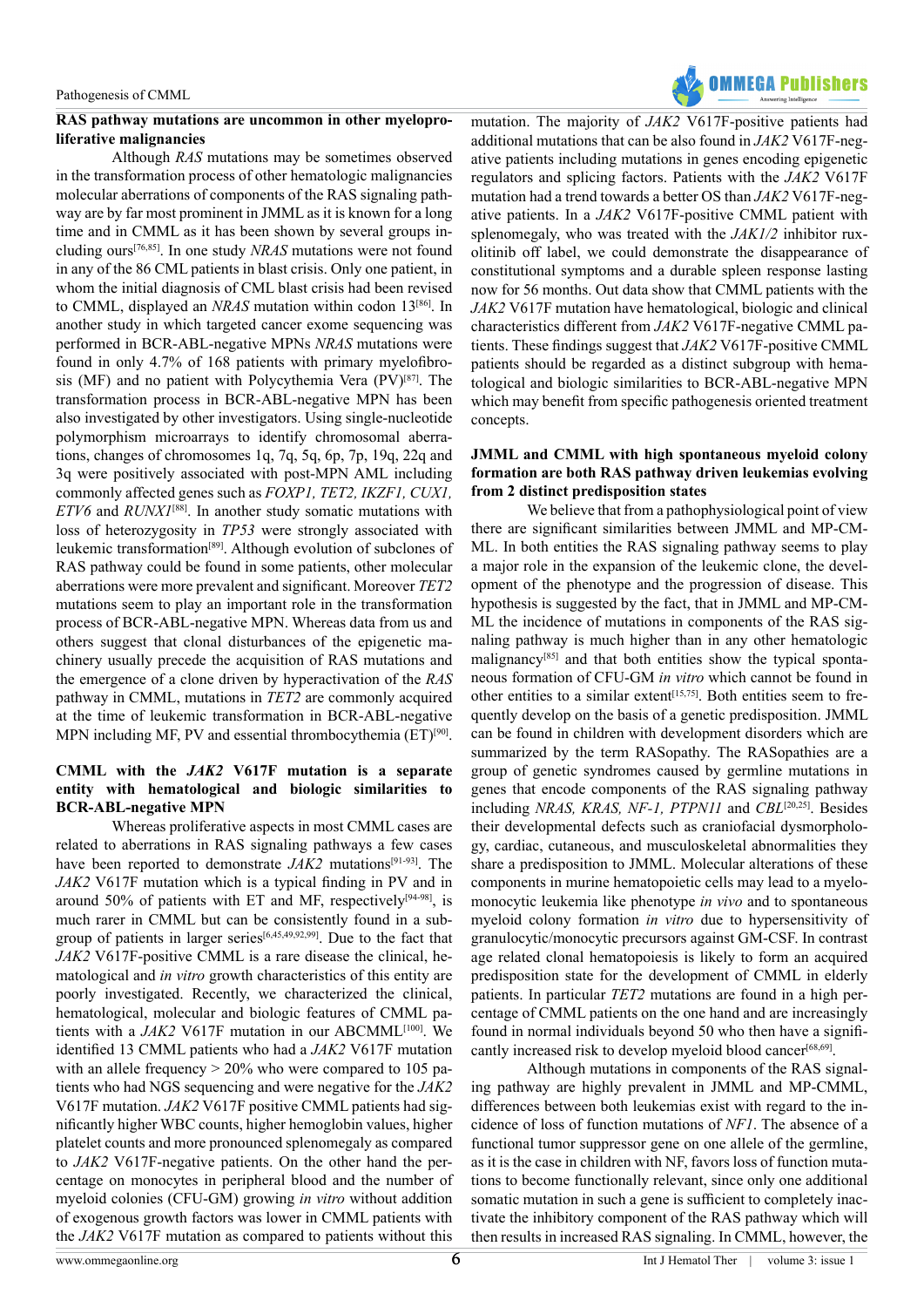

predisposition associated with age related clonal hematopoiesis in elderly patients would favor additional mutations in general and one gain of function mutation in a stimulatory RAS pathway gene alone could become functionally relevant, sufficient to expand the malignant clone and to drive the phenotype. This hypothesis may easily explain the fact that loss of function mutations in *NF1* are more prevalent in children with JMML than in CMML.

Due to the diversity of mutations found in CMML patients some investigators argue that CMML is a heterogeneous disease without common pathogenesis in contrast to JMML which is a more genetically homogenous disease and in which it is generally accepted that this leukemia is a RAS pathway driven malignancy<sup>[\[85\]](#page-9-15)</sup>. However, *in vitro* findings by us<sup>[\[18\]](#page-7-1)</sup> and others<sup>[101]</sup> suggest that divergent molecular aberrations in CMML seem to converge within the GM-CSF signaling pathway. Moreover, the higher number of mutations found in CMML might partly be explained by the fact that some of these mutations might be only clonal drivers that cause an acquired predisposition state for the development of additional mutations but actually have no major role in the myeloproliferation of the disease which eventually requires treatment. Many of these mutations including *TET2* can be found in normal individuals without overt leukemia suggesting that they are not necessarily contributing to the leukemic phenotype. In contrast mutations in genes of the RAS pathway components are usually not found in normal individuals and have been shown by us and others to be associated with progression of CMML and with transformation of CMML into secondary AML suggesting that mutations in these genes play a major role in expanding the malignant clone and causing the myeloproliferative phenotype. Therefore we think that there is sufficient evidence indicating that the myeloproliferative form of CMML is in the majority of patients a RAS pathway driven disease which is superimposed onto age related clonal hematopoiesis and that it could be beneficial to target this pathway by RAS pathway inhibitors to reverse the phenotype of the disease.

**Author Contributions:** KG reviewed the literature and wrote the manuscript.

**Conflict of Interest:** The author declares no conflict of interest.

### **References**

<span id="page-6-0"></span>1. Vardiman, J.W., Thiele, J., Arber, D.A., et al. The 2008 revision of the World Health Organization (WHO) classification of myeloid neoplasms and acute leukemia: rationale and important changes. (2009) Blood 114: 937-951.

[Pubmed](https://www.ncbi.nlm.nih.gov/pubmed/19357394) ׀ [Crossref](http://www.bloodjournal.org/content/114/5/937?sso-checked=true)

2. Germing, U., Strupp, C., Knipp, S., et al. Chronic myelomonocytic leukemia in the light of the WHO proposals. (2007) Haematologica 974-977.

### [Pubmed](https://www.ncbi.nlm.nih.gov/pubmed/17606449) ׀ [Crossref](http://www.haematologica.org/content/92/7/974)

<span id="page-6-1"></span>3. Bennett, J.M., Catovsky, D., Daniel, M.T., et al. Proposals for the classification of the myelodysplastic syndromes. (1982) Br J Haematol 51: 189-199.

### [Pubmed](https://www.ncbi.nlm.nih.gov/pubmed/6952920) ׀ [Crossref](http://onlinelibrary.wiley.com/resolve/doi?DOI=10.1111/j.1365-2141.1982.tb08475.x)

<span id="page-6-2"></span>4. Onida, F., Kantarjian, H.M., Smith, T.L., et al. Prognostic factors and scoring systems in chronic myelomonocytic leukemia: a retrospective analysis of 213 patients. (2002) Blood 99: 840-849.

### [Pubmed](https://www.ncbi.nlm.nih.gov/pubmed/11806985) ׀ [Crossref](http://www.bloodjournal.org/content/99/3/840?sso-checked=true)

5. Patnaik, M.M., Padron, E., LaBorde, R.R., et al. Mayo prognostic model for WHO-defined chronic myelomonocytic leukemia: ASXL1 and spliceosome component mutations and outcomes. (2013) Leukemia 27: 1504-1510.

### [Pubmed](https://www.ncbi.nlm.nih.gov/pubmed/23531518) ׀ [Crossref](http://www.nature.com/leu/journal/v27/n7/full/leu201388a.html)

<span id="page-6-8"></span>6. Itzykson, R., Kosmider, O., Renneville, A., et al. Prognostic score including gene mutations in chronic myelomonocytic leukemia. (2013) J ClinOncol 31: 2428-2436.

### [Pubmed](https://www.ncbi.nlm.nih.gov/pubmed/23690417) ׀ [Crossref](http://ascopubs.org/doi/full/10.1200/JCO.2012.47.3314)

<span id="page-6-3"></span>7. Padron, E., Garcia-Manero, G., Patnaik, M.M., et al. An international data set for CMML validates prognostic scoring systems and demonstrates a need for novel prognostication strategies. (2015) Blood Cancer  $J 5. e333$ 

### Pubmed ׀ Crossref

<span id="page-6-4"></span>8. Padron, E., Steensma, D.P. Cutting the cord from myelodysplastic syndromes: chronic myelomonocytic leukemia-specific biology and management strategies. (2015) Curr Opin Hematol 22: 163-170. [Pubmed](https://www.ncbi.nlm.nih.gov/pubmed/26230957) ׀ [Crossref](http://www.nature.com/bcj/journal/v5/n7/full/bcj201553a.html)

<span id="page-6-5"></span>9. Wattel, E., Guerci, A., Hecquet, B., et al. A randomized trial of hydroxyurea versus VP16 in adult chronic myelomonocytic leukemia: GroupeFrancais des Myelodysplasies and European CMML Group. (1996) Blood 88: 2480-2487.

### [Pubmed](https://www.ncbi.nlm.nih.gov/pubmed/8839839)

<span id="page-6-6"></span>10 Fenaux, P., Mufti, G.J., Hellstrom-Lindberg, E., et al. Efficacy of azacitidine compared with that of conventional care regimens in the treatment of higher-risk myelodysplastic syndromes: A randomised, open-label, phase III study. (2009) Lancet Oncol 10: 223-232. [Pubmed](https://www.ncbi.nlm.nih.gov/pubmed/19230772) ׀ [Crossref](http://www.thelancet.com/journals/lanonc/article/PIIS1470-2045(09)70003-8/abstract)

11. Braun, T., Itzykson, R., Renneville, A., et al. Molecular predictors of response to decitabine in advanced chronicmyelomonocytic leukemia: A phase 2 trial. (2011) Blood 118: 3824-3831.

### [Pubmed](https://www.ncbi.nlm.nih.gov/pubmed/21828134) ׀ [Crossref](http://www.bloodjournal.org/content/118/14/3824?sso-checked=true)

12. Aribi, A., Borthakur, G., Ravandi, F., et al. Activity of decitabine, a hypomethylating agent, in chronic myelomonocytic leukemia. (2007) Cancer 109: 713-717.

### [Pubmed](https://www.ncbi.nlm.nih.gov/pubmed/17219444) ׀ [Crossref](http://onlinelibrary.wiley.com/doi/10.1002/cncr.22457/abstract;jsessionid=CBC0928CCEC0C0405A253E92CE4E9227.f02t04)

13. Wijermans, P.W., Rüter, B., Baer, M.R, et al. Efficacy of decitabine in the treatment of patients with chronic myelomonocytic leukemia (CMML). (2008) Leuk Res32: 587-591. [Pubmed](https://www.ncbi.nlm.nih.gov/pubmed/17881052) ׀ [Crossref](http://www.lrjournal.com/article/S0145-2126(07)00322-0/abstract)

14. Costa, R., Abdulhaq, H., Haq, B., et al. Activity of azacitidine in chronic myelomonocytic leukemia. (2011) Cancer 117: 2690-2696. [Pubmed](https://www.ncbi.nlm.nih.gov/pubmed/21656746) ׀ [Crossref](http://onlinelibrary.wiley.com/doi/10.1002/cncr.25759/abstract)

### <span id="page-6-7"></span>15. Geissler, K., Hinterberger, W., Bettelheim, P., et al. Colony growth characteristics in chronic myelomonocytic leukemia. (1988) Leuk Res 12: 373-377.

[Pubmed](https://www.ncbi.nlm.nih.gov/pubmed/3164085) ׀ [Crossref](http://www.lrjournal.com/article/0145-2126(88)90055-0/abstract)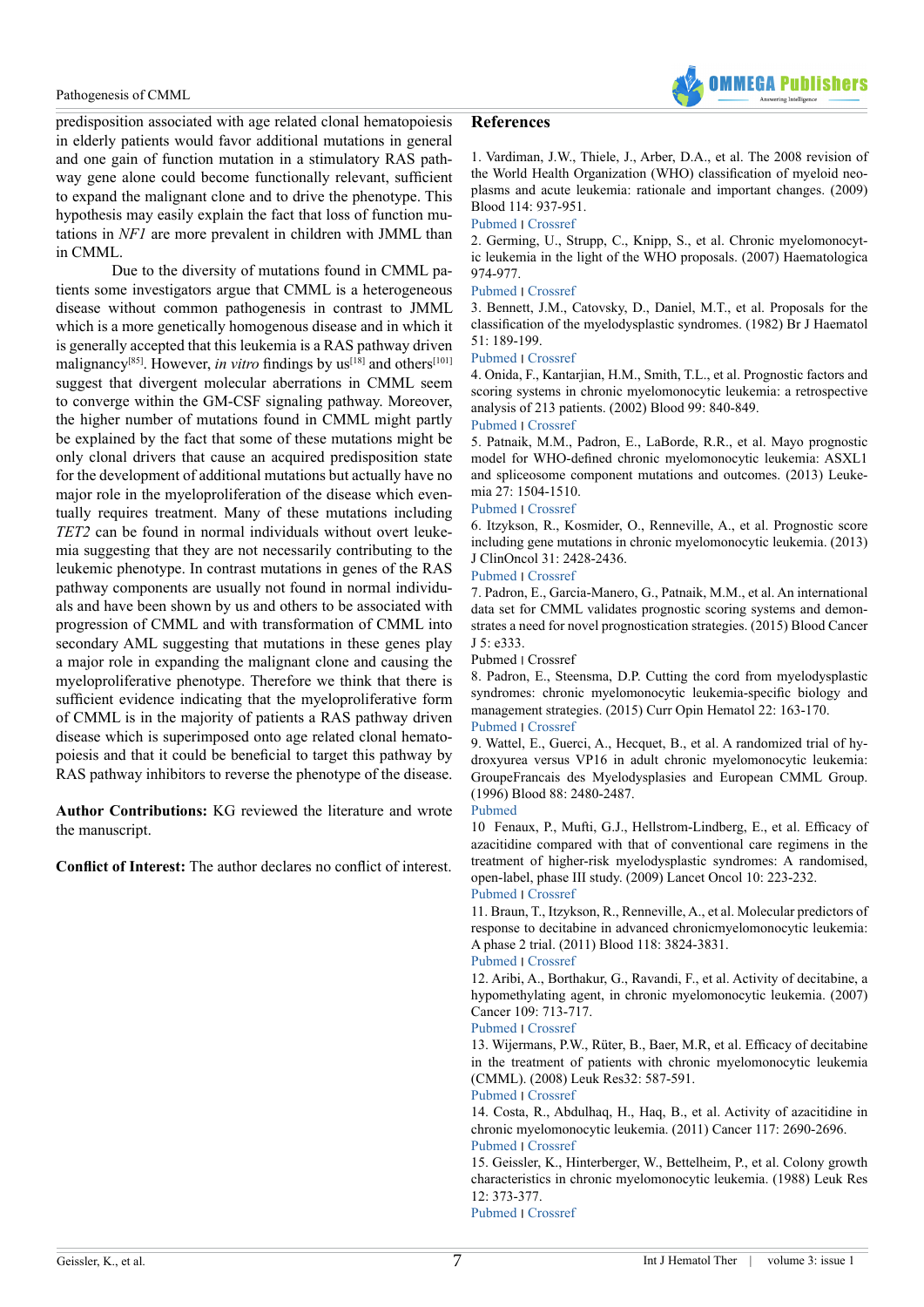

<span id="page-7-0"></span>16. Everson, M.P., Brown, C.B., Lilly, M.B. Interleukin-6 and granulocyte-macrophage colony-stimulating factor are candidate growth factors for chronic myelomonocytic leukemia cells. (1989) Blood 74: 1472-1476.

### [Pubmed](https://www.ncbi.nlm.nih.gov/pubmed/2676012)

17. Ramshaw, H.S., Bardy, P.G., Lee, M.A., et al. Chronic myelomonocytic leukemia requires granulocyte-macrophage colony-stimulating factor for growth *in vitro* and *in vivo*. (2002) Exp Hematol 30:1124- 1131.

### [Pubmed](https://www.ncbi.nlm.nih.gov/pubmed/12384142) ׀ [Crossref](http://www.exphem.org/article/S0301-472X(02)00903-7/abstract)

<span id="page-7-1"></span>18. Geissler, K., Ohler, L., Födinger, M., et al. Interleukin 10 inhibits growth and granulocyte/macrophage colony-stimulating factor production in chronic myelomonocytic leukemia cells.J ExpMed 1996; 184: 1377-1384.

### [Pubmed](https://www.ncbi.nlm.nih.gov/pubmed/8879210) ׀ [Crossref](http://jem.rupress.org/content/184/4/1377)

<span id="page-7-2"></span>19. Sagaster, V., Ohler, L., Berer, A., et al. High spontaneous colony growth in chronic myelomonocytic leukemia correlates with increased disease activity and is a novel prognostic factor for predicting short survival. (2004) Ann Hematol 83: 9-13.

### [Pubmed](https://www.ncbi.nlm.nih.gov/pubmed/13680175) ׀ [Crossref](http://link.springer.com/article/10.1007%2Fs00277-003-0743-9)

<span id="page-7-3"></span>20. Shannon, K.M., O'Connell, P., Martin, G.A., et al. Loss of the normal NF1 allele from the bone marrow of children with type 1 neurofibromatosis and malignant myeloid disorders. (1994)N Engl J Med 330: 597-601.

### [Pubmed](https://www.ncbi.nlm.nih.gov/pubmed/8302341) ׀ [Crossref](http://www.nejm.org/doi/full/10.1056/NEJM199403033300903)

21. Kalra, R., Paderanga, D.C., Olson, K., et al. Genetic analysis is consistent with the hypothesis that NF1 limits myeloid cell growth through p21ras. (1994) Blood 84: 3435-3439.

### [Pubmed](https://www.ncbi.nlm.nih.gov/pubmed/7949098)

22. Tartaglia, M., Niemeyer, C.M., Fragale, A., et al. Somatic mutations in PTPN11 in juvenile myelomonocytic leukemia, myelodysplastic syndromes and acute myeloid leukemia. (2003) Nat Genet 34: 148-150. [Pubmed](https://www.ncbi.nlm.nih.gov/pubmed/12717436) ׀ [Crossref](http://www.nature.com/ng/journal/v34/n2/full/ng1156.html)

23. Loh, M.L., Vattikuti, S., Schubbert, S., et al. Mutations in PTPN11 implicate the SHP-2 phosphatase in leukemogenesis. (2004) Blood 103: 2325-2331.

### [Pubmed](https://www.ncbi.nlm.nih.gov/pubmed/14644997) ׀ [Crossref](http://www.bloodjournal.org/content/103/6/2325?sso-checked=true)

24. Niemeyer, C.M., Kang, M.W., Shin, D.H., et al. Germline CBL mutations cause developmental abnormalities and predispose to juvenile myelomonocytic leukemia. (2010) Nat Genet 42: 794-800.

### [Pubmed](https://www.ncbi.nlm.nih.gov/pubmed/20694012) ׀ [Crossref](http://www.nature.com/ng/journal/v42/n9/full/ng.641.html)

25. Niemeyer, C.M. RAS diseases in children. (2014) Haematologica 99: 1653-1662.

### [Pubmed](https://www.ncbi.nlm.nih.gov/pubmed/25420281) ׀ [Crossref](http://www.haematologica.org/content/99/11/1653)

<span id="page-7-4"></span>26. Wang, J., Liu, Y., Li, Z., et al. Endogenous oncogenic Nras mutation promotes aberrant GM-CSF signaling in granulocytic/monocytic precursors in a murine model of chronic myelomonocytic leukemia. (2010) Blood 116: 5991-6002.

### [Pubmed](https://www.ncbi.nlm.nih.gov/pubmed/20921338) ׀ [Crossref](http://www.bloodjournal.org/content/116/26/5991)

<span id="page-7-5"></span>27. Van Meter, M.E., Díaz-Flores, E., Archard, J.A., et al. K-RasG12D expression induces hyperproliferation and aberrant signaling in primary hematopoietic stem/progenitor cells. (2007)Blood 109: 3945-3952. [Pubmed](https://www.ncbi.nlm.nih.gov/pubmed/17192389) ׀ [Crossref](http://www.bloodjournal.org/content/109/9/3945?sso-checked=true)

28. Li, Q., Haigis, K.M., McDaniel, A., et al. Hematopoiesis and leukemogenesis in mice expressing oncogenic NrasG12D from the endogenous locus. (2011) Blood 117: 2022-2032.

### [Pubmed](https://www.ncbi.nlm.nih.gov/pubmed/21163920) ׀ [Crossref](http://www.bloodjournal.org/content/117/6/2022)

29. Parikh, C., Subrahmanyam, R., Ren, R. Oncogenic NRAS rapidly and efficiently induces CMML- and AML-like diseases in mice. (2006) Blood 108: 2349-2357.

### [Pubmed](https://www.ncbi.nlm.nih.gov/pubmed/16763213) ׀ [Crossref](http://www.bloodjournal.org/content/108/7/2349)

30. Chan, R.J., Leedy, M.B., Munugalavadla, V., et al. Human somatic PTPN11 mutations induce hematopoietic-cell hypersensitivity to granulocyte-macrophage colony-stimulating factor. (2005) Blood 105: 3737-3742.

[Pubmed](https://www.ncbi.nlm.nih.gov/pubmed/15644411) ׀ [Crossref](http://www.bloodjournal.org/content/105/9/3737?sso-checked=true)

31. Le, D.T., Kong, N., Zhu, Y., et al. Somatic inactivation of Nf1 in hematopoietic cells results in a progressive myeloproliferative disorder. (2004) Blood 103: 4243-4250.

### [Pubmed](https://www.ncbi.nlm.nih.gov/pubmed/14982883) ׀ [Crossref](http://www.bloodjournal.org/content/103/11/4243)

<span id="page-7-6"></span>32. Moran-Crusio, K., Reavie, L., Shih, A., et al. Tet2 loss leads to increased hematopoietic stem cell self-renewal and myeloid transformation. (2011) Cancer Cell 20: 11-24.

### [Pubmed](https://www.ncbi.nlm.nih.gov/pubmed/21723200) ׀ [Crossref](http://www.cell.com/cancer-cell/abstract/S1535-6108(11)00222-4)

<span id="page-7-7"></span>33. Li, Z., Cai, X., Cai, C.L., et al. Deletion of Tet2 in mice leads to dysregulated hematopoietic stem cells and subsequent development of myeloid malignancies. (2011) Blood 118: 4509-4518.

### [Pubmed](https://www.ncbi.nlm.nih.gov/pubmed/21803851) ׀ [Crossref](http://www.bloodjournal.org/content/118/17/4509)

<span id="page-7-8"></span>34. Wassie, E.A., Itzykson, R., Lasho, T.L., et al. Molecular and prognostic correlates of cytogenetic abnormalities in chronic myelomonocytic leukemia: a Mayo Clinic-French Consortium Study. (2014) Am J Hematol 89: 1111-1115.

### [Pubmed](https://www.ncbi.nlm.nih.gov/pubmed/25195656) ׀ [Crossref](http://onlinelibrary.wiley.com/doi/10.1002/ajh.23846/abstract)

<span id="page-7-9"></span>35. Patnaik, M.M., Tefferi, A. Cytogenetic and molecular abnormalities in chronic myelomonocytic leukemia. (2016) Blood Cancer J 6: e393. [Pubmed](https://www.ncbi.nlm.nih.gov/pubmed/26849014) ׀ [Crossref](http://www.nature.com/bcj/journal/v6/n2/full/bcj20165a.html)

<span id="page-7-10"></span>36. Gelsi-Boyer, V., Trouplin, V., Adélaïde, J., et al. Mutations of polycomb-associated gene ASXL1 in myelodysplastic syndromes and chronic myelomonocytic leukaemia. (2009) Br J Haematol145: 788- 800.

### [Pubmed](https://www.ncbi.nlm.nih.gov/pubmed/19388938) ׀ [Crossref](http://onlinelibrary.wiley.com/doi/10.1111/j.1365-2141.2009.07697.x/abstract)

37. Abdel-Wahab, O., Mullally, A., Hedvat, C., et al. Genetic characterization of TET1, TET2, and TET3 alterations in myeloid malignancies. (2009) Blood114: 144-147.

### [Pubmed](https://www.ncbi.nlm.nih.gov/pubmed/19420352)

38. Abdel-Wahab, O., Pardanani, A., Patel, J., et al. Concomitant analysis of EZH2 and ASXL1 mutations in myelofibrosis, chronic myelomonocytic leukemia and blast-phase myeloproliferative neoplasms. (2011) Leukemia 25: 1200-1202.

### [Pubmed](https://www.ncbi.nlm.nih.gov/pubmed/21455215) ׀ [Crossref](http://www.nature.com/leu/journal/v25/n7/full/leu201158a.html)

39. Abdel-Wahab, O., Pardanani, A., Rampal, R., et al. DNMT3A mutational analysis in primary myelofibrosis, chronic myelomonocytic leukemia and advanced phases of myeloproliferative neoplasms. (2011) Leukemia 25: 1219-1220.

### [Pubmed](https://www.ncbi.nlm.nih.gov/pubmed/21519343) ׀ [Crossref](http://www.nature.com/leu/journal/v25/n7/full/leu201182a.html)

40. Kohlmann, A., Grossmann, V., Klein, H.U., et al. Next-generation sequencing technology reveals a characteristic pattern of molecular mutations in 72.8% of chronic myelomonocytic leukemia by detecting frequent alterations in TET2, CBL, RAS, and RUNX1. (2010) J Clin Oncol 28: 3858-3865.

### [Pubmed](https://www.ncbi.nlm.nih.gov/pubmed/20644105) ׀ [Crossref](http://ascopubs.org/doi/full/10.1200/JCO.2009.27.1361)

41. Grossmann, V., Kohlmann, A., Eder, C., et al. Molecular profiling of chronic myelomonocytic leukemia reveals diverse mutations in 80% of patients with TET2 and EZH2 being of high prognostic relevance. (2011) Leukemia 25: 877-879.

### [Pubmed](https://www.ncbi.nlm.nih.gov/pubmed/21339759) ׀ [Crossref](http://www.nature.com/leu/journal/v25/n5/full/leu201110a.html)

42. Kosmider, O., Gelsi-Boyer, V., Ciudad, M., et al. TET2 gene mutation is a frequent and adverse event in chronic myelomonocytic leukemia. (2009) Haematologica 94: 1676-1681.

### [Pubmed](https://www.ncbi.nlm.nih.gov/pubmed/19797729) ׀ [Crossref](http://www.haematologica.org/content/94/12/1676)

43. Kosmider, O., Gelsi-Boyer, V., Slama, L., et al. Mutations of IDH1 and IDH2 genes in early and accelerated phases of myelodysplastic syndromes and MDS/myeloproliferative neoplasms. (2010) Leukemia 24: 1094-1096.

### [Pubmed](https://www.ncbi.nlm.nih.gov/pubmed/20376084) ׀ [Crossref](http://www.nature.com/leu/journal/v24/n5/full/leu201052a.html)

44. Jankowska, A.M., Szpurka, H., Tiu, R.V., et al. Loss of heterozygosity 4q24 and TET2 mutations associated with myelodysplastic/myeloproliferative neoplasms. Blood (2009) 113: 6403-6410.

### [Pubmed](https://www.ncbi.nlm.nih.gov/pubmed/19372255) ׀ [Crossref](http://www.bloodjournal.org/content/113/25/6403?sso-checked=true)

<span id="page-7-11"></span>45. Jankowska, A.M., Makishima, H., Tiu, R.V., et al. Mutational spectrum analysis of chronic myelomonocytic leukemia includes genes associated with epigenetic regulation: UTX, EZH2, and DNMT3A. (2011) Blood 118: 3932-3941.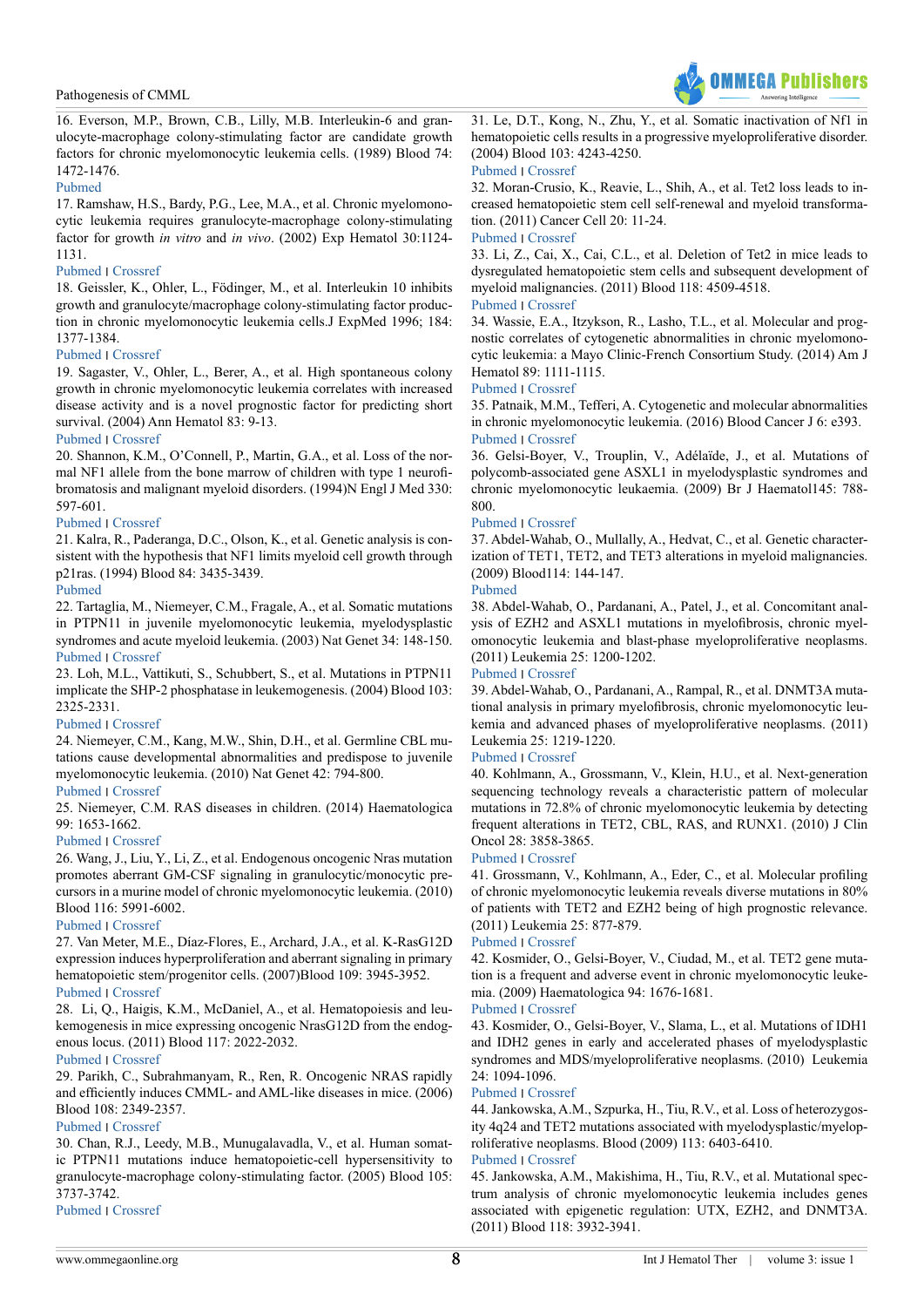# **OMMFGA Publishers**

### Pathogenesis of CMML

### [Pubmed](https://www.ncbi.nlm.nih.gov/pubmed/21828135) ׀ [Crossref](http://www.bloodjournal.org/content/118/14/3932)

46. Smith, A.E., Mohamedali, A.M., Kulasekararaj, A., et al. Next-generation sequencing of the TET2 gene in 355 MDS and CMML patients reveals low abundance mutant clones with early origins, but indicates no definite prognostic value. (2010) Blood 116: 3923-3932.

### [Pubmed](https://www.ncbi.nlm.nih.gov/pubmed/20693430) ׀ [Crossref](http://www.bloodjournal.org/content/116/19/3923)

47. Ernst, T., Chase, A.J., Score, J., et al. Inactivating mutations of the histone methyltransferase gene EZH2 in myeloid disorders. (2010) Nat Genet 42: 722-726.

### [Pubmed](https://www.ncbi.nlm.nih.gov/pubmed/20601953) ׀ [Crossref](http://www.nature.com/ng/journal/v42/n8/full/ng.621.html)

<span id="page-8-0"></span>48. Yoshida, K., Sanada, M., Shiraishi, Y., et al. Frequent pathway mutations of splicing machinery in myelodysplasia. (2011) Nature 478: 64-69.

### [Pubmed](https://www.ncbi.nlm.nih.gov/pubmed/21909114) ׀ [Crossref](http://www.nature.com/nature/journal/v478/n7367/full/nature10496.html)

49. Meggendorfer, M., Roller, A., Haferlach, T., et al. SRSF2 mutations in 275 cases with chronic myelomonocytic leukemia (CMML). (2012) Blood 120: 3080-3088.

### [Pubmed](https://www.ncbi.nlm.nih.gov/pubmed/22919025) ׀ [Crossref](http://www.bloodjournal.org/content/120/15/3080?sso-checked=true)

50. Kar, S.A., Jankowska, A., Makishima, H., et al. Spliceosomal gene mutations are frequent events in the diverse mutational spectrum of chronic myelomonocytic leukemia but largely absent in juvenile myelomonocytic leukemia. (2012) Haematologica 98: 107-113. [Pubmed](https://www.ncbi.nlm.nih.gov/pubmed/22773603) ׀ [Crossref](http://www.haematologica.org/content/98/1/107)

51. Makishima, H., Visconte, V., Sakaguchi, H., et al. Mutations in the spliceosome machinery, a novel and ubiquitous pathway in leukemogenesis. (2012) Blood 119(14): 3203-3210.

### [Pubmed](https://www.ncbi.nlm.nih.gov/pubmed/22323480) ׀ [Crossref](http://www.bloodjournal.org/content/119/14/3203?sso-checked=true)

<span id="page-8-1"></span>52. Dunbar, A.J., Gondek, L.P., O'Keefe, C.L., et al. 250K single nucleotide polymorphism array karyotyping identifies acquired uniparental disomy and homozygous mutations, including novel missense substitutions of c-Cbl, in myeloid malignancies. (2008) Cancer Res 68: 10349- 10357.

[Pubmed](https://www.ncbi.nlm.nih.gov/pubmed/19074904) ׀ [Crossref](https://doi.org/10.1158/0008-5472.CAN-08-2754)

53. Lee, B.H., Tothova, Z., Levine, R.L., et al. FLT3 mutations confer enhanced proliferation and survival properties to multipotent progenitors in a murine model of chronic myelomonocytic leukemia. (2007) Cancer Cell 12: 367-380.

### [Pubmed](https://www.ncbi.nlm.nih.gov/pubmed/17936561) ׀ [Crossref](https://doi.org/10.1016/j.ccr.2007.08.031)

54. Levine, R.L., Loriaux, M., Huntly, B.J., et al. The JAK2V617F activating mutation occurs in chronic myelomonocytic leukemia and acute myeloid leukemia, but not in acute lymphoblastic leukemia or chronic lymphocytic leukemia. (2005) Blood 106: 3377-3379.

### [Pubmed](https://www.ncbi.nlm.nih.gov/pubmed/16081687) ׀ [Crossref](https://doi.org/10.1182/blood-2005-05-1898)

55. Tyner, J.W., Loriaux, M.M., Erickson, H., et al. High-throughput sequencing screen reveals novel, transforming RAS mutations in myeloid leukemia patients. (2009) Blood 113: 1749- 1755.

### [Pubmed](https://www.ncbi.nlm.nih.gov/pubmed/19075190) ׀ [Crossref](https://doi.org/10.1182/blood-2008-04-152157)

56. Makishima, H., Cazzolli, H., Szpurka, H., et al. Mutations of e3 ubiquitin ligase cbl family members constitute a novel common pathogenic lesion in myeloid malignancies. (2009) J Clin Oncol 27: 6109- 6116.

### [Pubmed](https://www.ncbi.nlm.nih.gov/pubmed/19901108) ׀ [Crossref](https://doi.org/10.1200/JCO.2009.23.7503)

57. Schnittger, S., Bacher, U., Alpermann, T., et al. Use of CBL exon 8 and 9 mutations in diagnosis of myeloproliferative neoplasms and myeloproliferative/ myelodysplastic disorders: An analysis of 636 cases. (2012) Haematologica 97: 1890-1894.

### [Pubmed](https://www.ncbi.nlm.nih.gov/pubmed/22733026) ׀ [Crossref](https://doi.org/10.3324/haematol.2012.065375)

<span id="page-8-2"></span>58. Gelsi-Boyer, V., Trouplin, V., Adélaïde, J., et al. Genome profiling of chronic myelomonocytic leukemia: Frequent alterations of RAS and RUNX1 genes. (2008) BMC Cancer 8: 299-313.

### [Pubmed](https://www.ncbi.nlm.nih.gov/pmc/articles/PMC2588460/) ׀ [Crossref](https://doi.org/10.1186/1471-2407-8-299)

59. Kuo, M.C., Liang, D.C., Huang, C.F., et al. RUNX1 mutations are frequent in chronic myelomonocytic leukemia and mutations at the C-terminal region might predict acute myeloid leukemia transformation. (2009) Leukemia 23(8): 1426-1431. [Pubmed](https://www.ncbi.nlm.nih.gov/pubmed/19282830) ׀ [Crossref](https://doi.org/10.1038/leu.2009.48)

<span id="page-8-3"></span>60. Caudill, J.S., Sternberg, A.J., Li, C.Y., et al. C-terminal nucleophosmin mutations are uncommon in chronic myeloid disorders. (2006) Br J Haematol 133(6): 638-641.

### [Pubmed](https://www.ncbi.nlm.nih.gov/pubmed/16704439) ׀ [Crossref](https://doi.org/10.1111/j.1365-2141.2006.06081.x)

<span id="page-8-4"></span>61. Padua, R.A., Guinn, B.A., Al-Sabah, A.I., et al. RAS, FMS and p53 mutations and poor clinical outcome in myelodysplasias: A 10-year follow-up. (1998) Leukemia 12(6): 887-892.

### [Pubmed](https://www.ncbi.nlm.nih.gov/pubmed/9639416) ׀ [Crossref](https://doi.org/10.1038/sj.leu.2401044)

<span id="page-8-5"></span>62. Padron, E. Surveying the landscape of MDS/MPN research: overlap among the overlap syndromes? (2015) Hematology Am Soc Hematol Educ Program 2015: 349-354.

### [Pubmed](https://www.ncbi.nlm.nih.gov/pubmed/26637742) ׀ [Crossref](https://doi.org/10.1182/asheducation-2015.1.349)

<span id="page-8-6"></span>63. Steensma, D.P., Bejar, R., Jaiswal, S., et al. Clonal hematopoiesis of indeterminate potential and its distinction from myelodysplastic syndromes. (2015) Blood 126(1): 9-16.

### [Pubmed](https://www.ncbi.nlm.nih.gov/pubmed/25931582) ׀ [Crossref](https://doi.org/10.1182/blood-2015-03-631747)

<span id="page-8-7"></span>64. Mason, C.C., Khorashad, J.S., Tantravahi, S.K., et al. Age-related mutations and chronic myelomonocytic leukemia. (2016) Leukemia 30(4): 906-913.

### [Pubmed](https://www.ncbi.nlm.nih.gov/pubmed/26648538) ׀ [Crossref](https://doi.org/10.1038/leu.2015.337)

<span id="page-8-8"></span>65. Itzykson, R., Solary, E. An evolutionary perspective on chronic myelomonocytic leukemia. (2013) Leukemia 27(7): 1441-1450. [Pubmed](https://www.ncbi.nlm.nih.gov/pubmed/23558522) ׀ [Crossref](https://doi.org/10.1038/leu.2013.100)

<span id="page-8-9"></span>66. Busque, L., Patel, J.P., Figueroa, M., et al. Recurrent Somatic TET2 Mutations in Normal Elderly Individuals with Clonal Hematopoiesis. (2012) Nat Genet 44(11): 1179-1181.

### [Pubmed](https://www.ncbi.nlm.nih.gov/pubmed/23001125) ׀ [Crossref](https://doi.org/10.1038/ng.2413)

67. Xie, M., Lu, C., Wang, J., et al. Age-related mutations associated with clonal hematopoietic expansion and malignancies. (2014) Nat Med 20(12): 1472-1478.

### [Pubmed](https://www.ncbi.nlm.nih.gov/pubmed/25326804) ׀ [Crossref](https://doi.org/10.1038/nm.3733)

<span id="page-8-13"></span>68. Genovese, G., Kähler, A.K., Handsaker, R.E., et al. Clonal hematopoiesis and blood-cancer risk inferred from blood DNA sequence. (2014) N Engl J Med 371(26): 2477-2487.

### [Pubmed](https://www.ncbi.nlm.nih.gov/pubmed/25426838) ׀ [Crossref](https://doi.org/10.1056/NEJMoa1409405)

69. Jaiswal, S., Fontanillas, P., Flannick, J., et al. Age-related clonal hematopoiesis associated with adverse outcomes. (2014) N Engl J Med 371(26): 2488-2498.

### [Pubmed](https://www.ncbi.nlm.nih.gov/pubmed/25426837) ׀ [Crossref](https://doi.org/10.1056/NEJMoa1408617)

70. Pronier, E., Almire, C., Mokrani, H., et al. Inhibition of TET2-mediated conversion of 5-methylcytosine to 5-hydroxymethylcytosine disturbs erythroid and granulomonocytic differentiation of human hematopoietic progenitors. (2011) Blood 118(9): 2551-2555.

### [Pubmed](https://www.ncbi.nlm.nih.gov/pubmed/21734233) ׀ [Crossref](https://doi.org/10.1182/blood-2010-12-324707)

71. Quivoron, C., Couronné, L., Della, Valle, V., et al. TET2 inactivation results in pleiotropic hematopoietic abnormalities in mouse and is a recurrent event during human lymphomagenesis. (2011) Cancer Cell 20(1): 25-38.

### [Pubmed](https://www.ncbi.nlm.nih.gov/pubmed/21723201) ׀ [Crossref](http://www.cell.com/cancer-cell/abstract/S1535-6108(11)00274-1)

<span id="page-8-10"></span>72. Itzykson, R., Kosmider, O., Renneville, A., et al. Clonal architecture of chronic myelomonocytic leukemias. (2013) Blood 121(12): 2186- 2198.

### [Pubmed](https://www.ncbi.nlm.nih.gov/pubmed/23319568) ׀ [Crossref](https://doi.org/10.1182/blood-2012-06-440347)

<span id="page-8-11"></span>73. Miyauchi, J., Asada, M., Sasaki, M., et al. Mutations of the N-ras gene in juvenile chronic myelogenous leukemia. (1994) Blood 83: 2248-2254.

### [Pubmed](https://www.ncbi.nlm.nih.gov/pubmed/8161790) ׀ [Crossref](http://www.bloodjournal.org/content/bloodjournal/83/8/2248.full.pdf?sso-checked=true)

74. Stieglitz, E., Taylor-Weiner, A.N., Chang, T.Y., et al. The genomic landscape of juvenile myelomonocytic leukemia. (2015) Nat Genet 47(11): 1326-1333. Erratum in: Nat Genet. 2015 47(11): 1333. [Pubmed](https://www.ncbi.nlm.nih.gov/pubmed/26457647) ׀ [Crossref](https://doi.org/10.1038/ng.3400)

### <span id="page-8-12"></span>75. Estrov, Z., Grunberger, T., Chan, H.S., et al. Juvenile chronic myelogenous leukemia: characterization of the disease using cell cultures. (1986) Blood 67(5): 1382-1387. [Pubmed](https://www.ncbi.nlm.nih.gov/pubmed/3486010) ׀ [Crossref](http://www.bloodjournal.org/content/bloodjournal/67/5/1382.full.pdf?sso-checked=true)